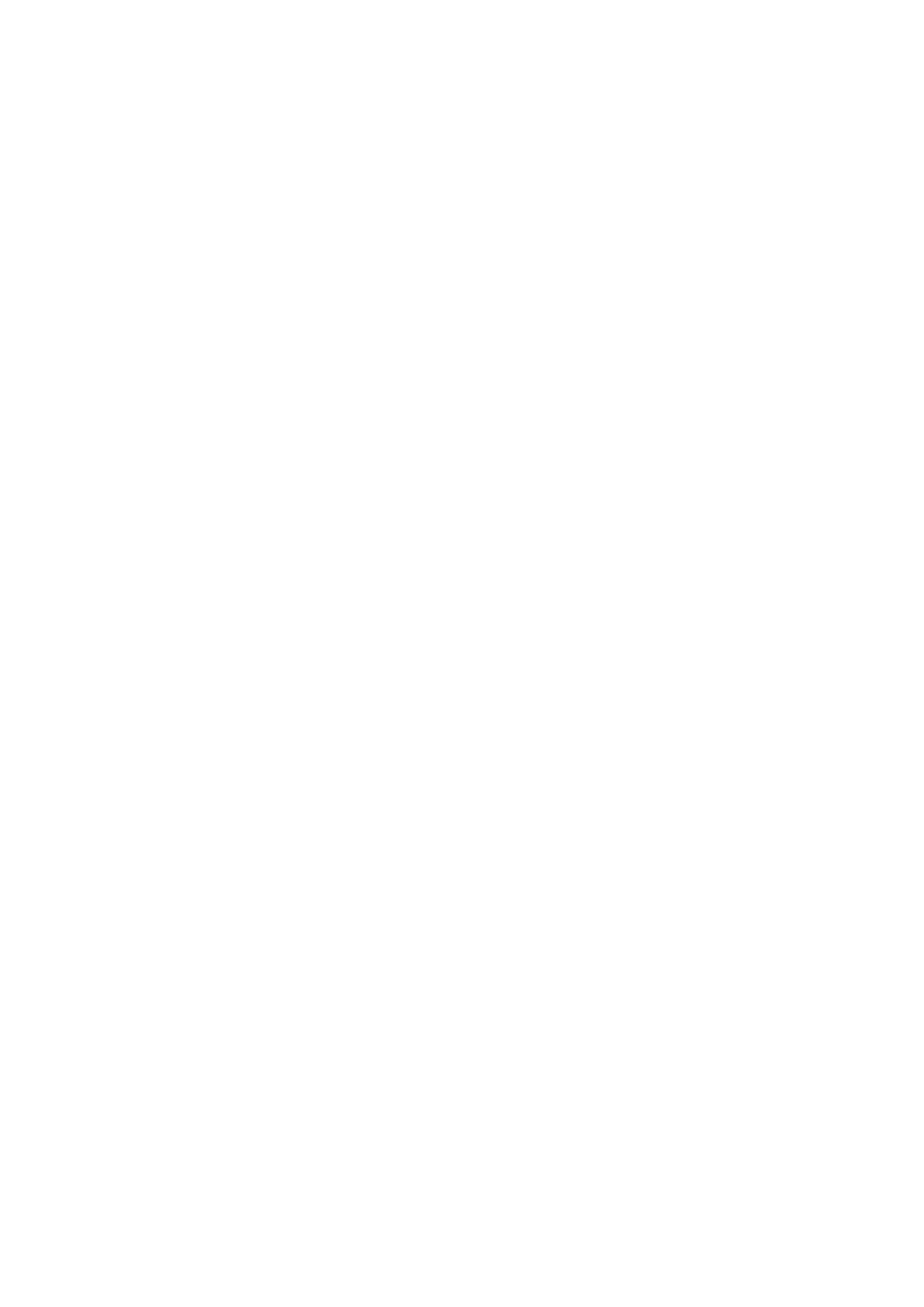## **1 Welcome**

Member Matt Grey opened the meeting with a karakia.

# **2 Apologies**

There were no apologies.

# **3 Declaration of Interest**

Members are reminded of the need to be vigilant to stand aside from decision making when a conflict arises between their role as a member and any private or other external interest they might have. The following are declared interests of elected members of the Henderson-Massey Local Board.

| <b>Member</b>                      | Organisation                                                                                                                                                                                                                                                                                                                            | <b>Position</b>                                                            |
|------------------------------------|-----------------------------------------------------------------------------------------------------------------------------------------------------------------------------------------------------------------------------------------------------------------------------------------------------------------------------------------|----------------------------------------------------------------------------|
| Brenda Brady, JP<br>(Deputy Chair) | <b>Safer West Community Trust</b>                                                                                                                                                                                                                                                                                                       | <b>Trustee</b>                                                             |
| <b>Chris Carter</b>                | <b>St Lazarus Trust</b><br>$\overline{\phantom{0}}$<br>Waitemata District Health Board<br>$\overline{\phantom{0}}$<br><b>Waitakere Badminton Club</b>                                                                                                                                                                                   | Member<br>Member<br>Member                                                 |
| Peter Chan, JP                     | Cantonese Opera Society of NZ<br>$\qquad \qquad -$<br>Asian Leaders Forum<br>$\overline{\phantom{0}}$<br>NZ-Hong Kong Business Association<br>$\overline{\phantom{0}}$<br>NZ-China Business Association<br>$\overline{a}$<br><b>Auckland Chinese Environment Protection</b><br><b>Association (ACEPA)</b><br>Whau Coastal Walkway Trust | Member<br>Member<br>Member<br>Member<br>Advisor<br><b>Trustee</b>          |
| <b>Matt Grey</b>                   | West Auckland Youth Development Trust<br>$\overline{\phantom{0}}$<br><b>Billy Graham Youth Foundation</b><br>$\overline{\phantom{0}}$                                                                                                                                                                                                   | <b>Director</b><br><b>Board Member</b>                                     |
| Dr Will Flavell                    | Asia New Zealand Leadership Network<br>$\overline{\phantom{0}}$<br><b>COMET</b><br>$\equiv$<br>Te Atatū Tennis Club<br>Waitākere Literacy Board                                                                                                                                                                                         | Member<br>Employee<br><b>Board Member</b><br><b>Board Member</b>           |
| <b>Brooke Loader</b>               | Waitākere Licensing Trust<br>$\qquad \qquad -$<br>Te Atatu Peninsula Business Association<br>$\overline{\phantom{0}}$<br>Neighbourhood Support<br>$\qquad \qquad -$<br>Te Atatu Glendene Community Patrol<br>$\overline{\phantom{0}}$                                                                                                   | Member<br><b>Associate Member</b><br>Member<br>Volunteer                   |
| Vanessa Neeson<br>(Chair)          | <b>Hibiscus Coast Quilters</b><br>$\overline{\phantom{0}}$<br>Ranui Advisory Group<br>Waitakere Badmington Club                                                                                                                                                                                                                         | Member<br>Chairperson<br>Patron                                            |
| Ingrid Papau                       | <b>Liberty Impact Community Trust</b><br>$\overline{\phantom{0}}$<br>#WeLoveTuvalu Community Trust<br>$\overline{\phantom{0}}$<br>Neighbourhood Support<br>$\overline{\phantom{0}}$<br><b>Liberty Church</b><br><b>Rutherford Primary Board of Trustees</b><br>$\qquad \qquad -$                                                        | <b>Board Member</b><br>Member<br><b>Street Contact</b><br>Member<br>Member |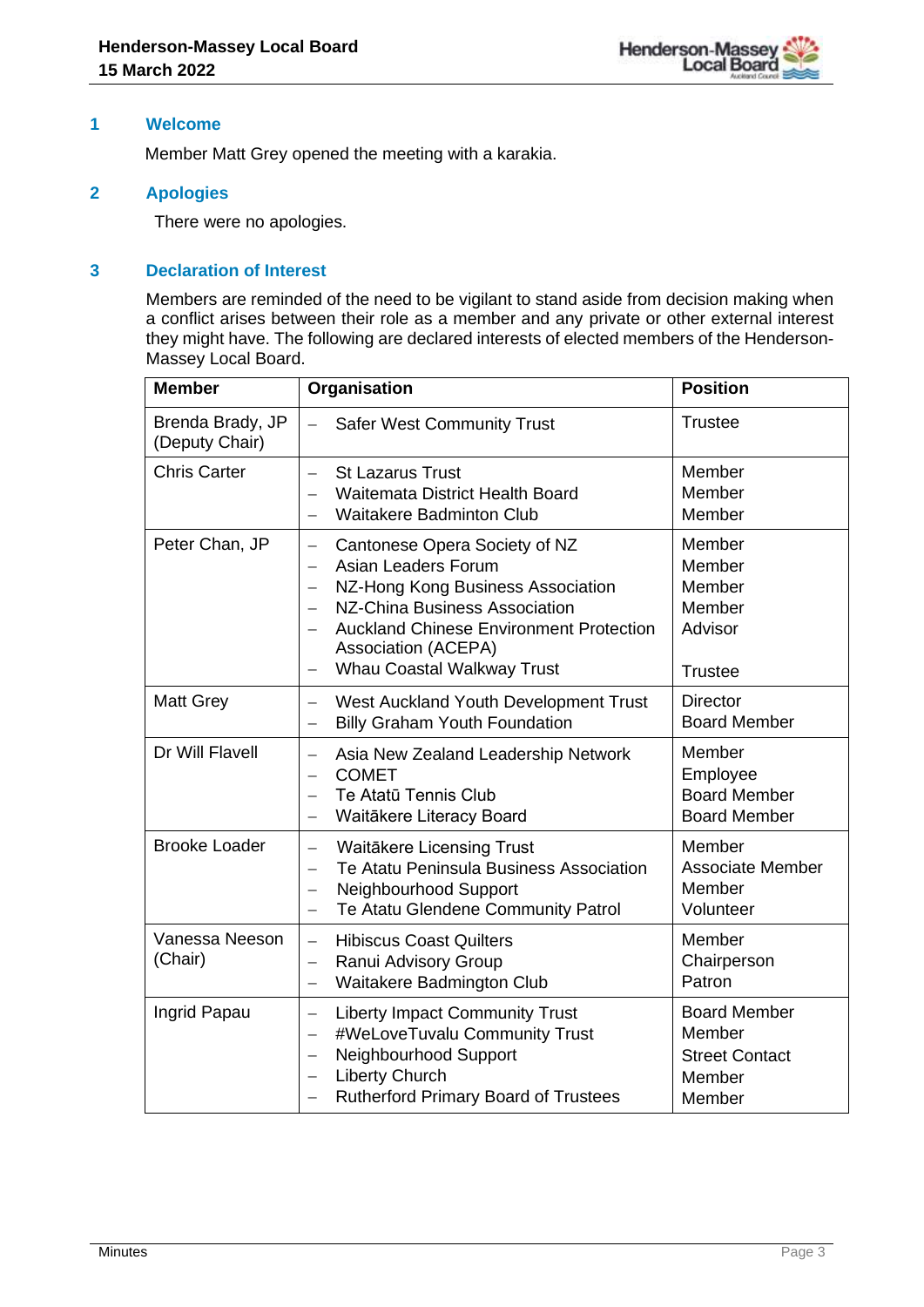

## **Member appointments**

Board members are appointed to the following bodies. In these appointments the board members represent Auckland Council:

| <b>External organisation</b>   | Leads                          | <b>Alternate</b>    |
|--------------------------------|--------------------------------|---------------------|
| <b>Central Park Henderson</b>  | Brenda Brady and Brooke        |                     |
| <b>Business Association</b>    | Loader                         |                     |
| <b>Heart of Te Atatu South</b> | <b>Brenda Brady and Brooke</b> |                     |
|                                | Loader                         |                     |
| <b>Massey Matters</b>          | Will Flavell and Peter Chan    |                     |
| Ranui Advisory Group           | Vanessa Neeson (Chair) and     |                     |
|                                | Ingrid Papau                   |                     |
| Te Atatu Peninsula Business    | Peter Chan and Ingrid Papau    |                     |
| Association                    |                                |                     |
| <b>Waitakere Ethnic Board</b>  | Ingrid Papau and Peter Chan    |                     |
| <b>Waitakere Healthlink</b>    | Peter Chan                     | <b>Chris Carter</b> |
| Te Whau Pathway Trust          | Matt Grey and Brenda Brady     |                     |

# **4 Confirmation of Minutes**

Resolution number HM/2022/20

MOVED by Member B Loader, seconded by Member W Flavell:

#### **That the Henderson-Massey Local Board:**

**a) confirm the ordinary minutes of its meeting, held on Tuesday, 15 February 2022, including the confidential section, as a true and correct record.**

**CARRIED**

#### **5 Leave of Absence**

There were no leaves of absence.

#### **6 Acknowledgements**

There were no acknowledgements.

#### **7 Petitions**

There were no petitions.

#### **8 Deputations**

#### **8.1 Deputations: YMCA - Raise Up update**

A PowerPoint presentation was given in support of the item. A copy has been placed on the official minutes and is available on the Auckland Council website as a minutes attachment.

Resolution number HM/2022/21

MOVED by Member I Papau, seconded by Member C Carter:

#### **That the Henderson-Massey Local Board:**

**a) receive the presentation on the YMCA's Raise Up programme and thank Adam Brown Rigg and Chelsey Harnell, on behalf of the YMCA, for their attendance.**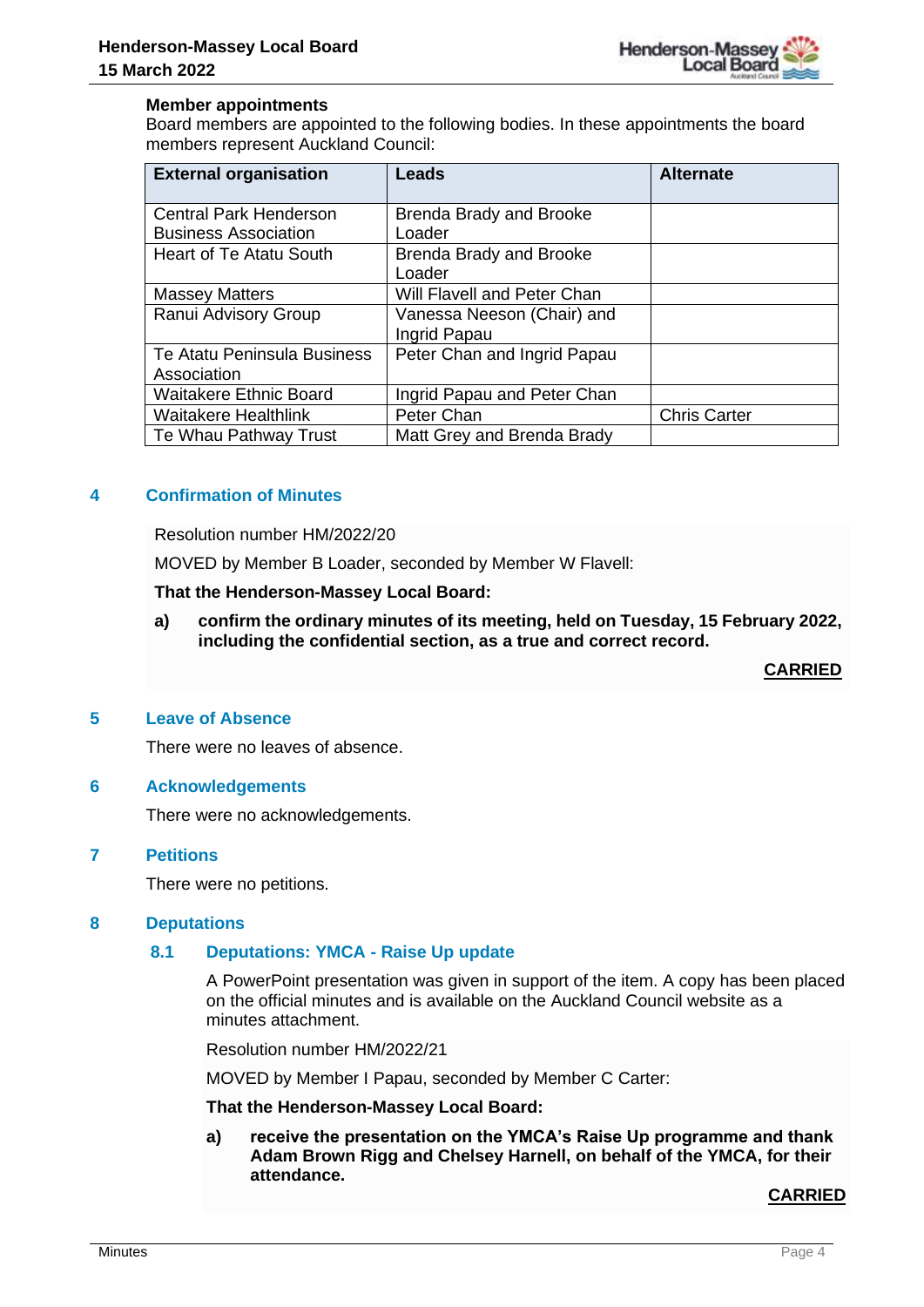

## **Attachments**

A 15 March 2022, Henderson-Massey Local Board, 8.1 Deputations: YMCA - Raise Up update - Presentation

## **8.2 Deputations: Warren Ogilvie - public access to walkways**

A copy of the submission has been placed on the official minutes and is available on the Auckland Council website as a minutes attachment.

Resolution number HM/2022/22

MOVED by Member C Carter, seconded by Member P Chan:

#### **That the Henderson-Massey Local Board:**

**a) receive the presentation on public access to Harbourview-Orangihina Reserve and coastal walkway between Chapman and Taipari Reserves in Te Atatū Peninsula and thank Warren Ogilvie for his attendance.**

#### **CARRIED**

#### **Attachments**

A 15 March 2022, Henderson-Massey Local Board, 8.2 Deputations: Warren Ogilvie - public access to walkways -Submission

#### **9 Public Forum**

There was no public forum.

#### **10 Extraordinary Business**

There was no extraordinary business.

#### **11 Ward Councillors' Update**

Resolution number HM/2022/23

MOVED by Member C Carter, seconded by Deputy Chairperson B Brady:

#### **That the Henderson-Massey Local Board:**

**a) thank Councillors Linda Cooper and Shane Henderson for their update.**

#### **CARRIED**

# **12 Approval of concept design for the playground upgrade at Moire Park**

Helen Biffin, Work Programme Lead – Community Facilities, was in attendance to speak to this item.

Resolution number HM/2022/24

MOVED by Deputy Chairperson B Brady, seconded by Member P Chan:

#### **That the Henderson-Massey Local Board:**

**a) approve concept design option two for the upgrade of the playground at Moire Park, 21-23 Granville Drive, Massey as per Attachment A of the agenda report and request staff to progress the project to detailed design and construction.**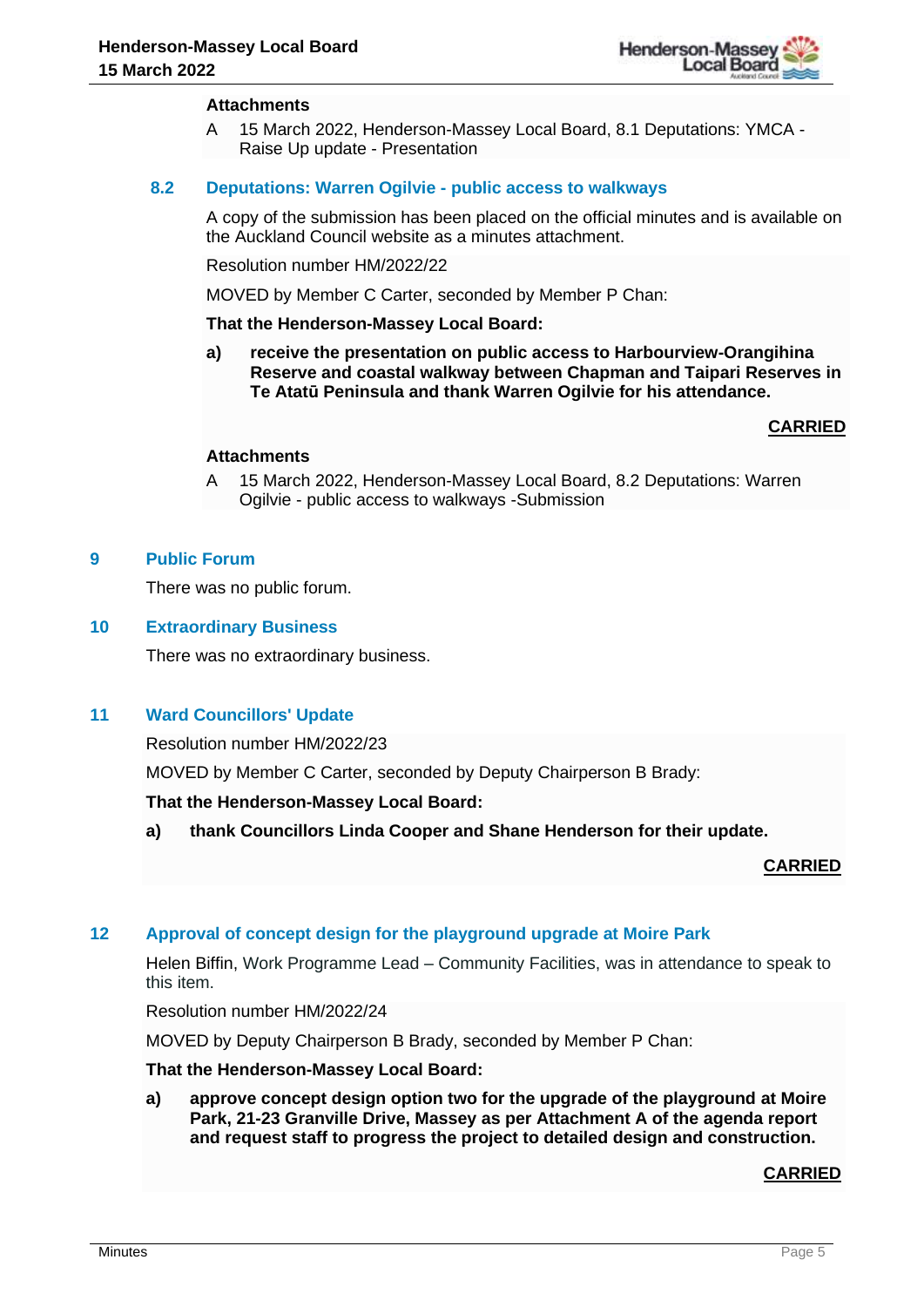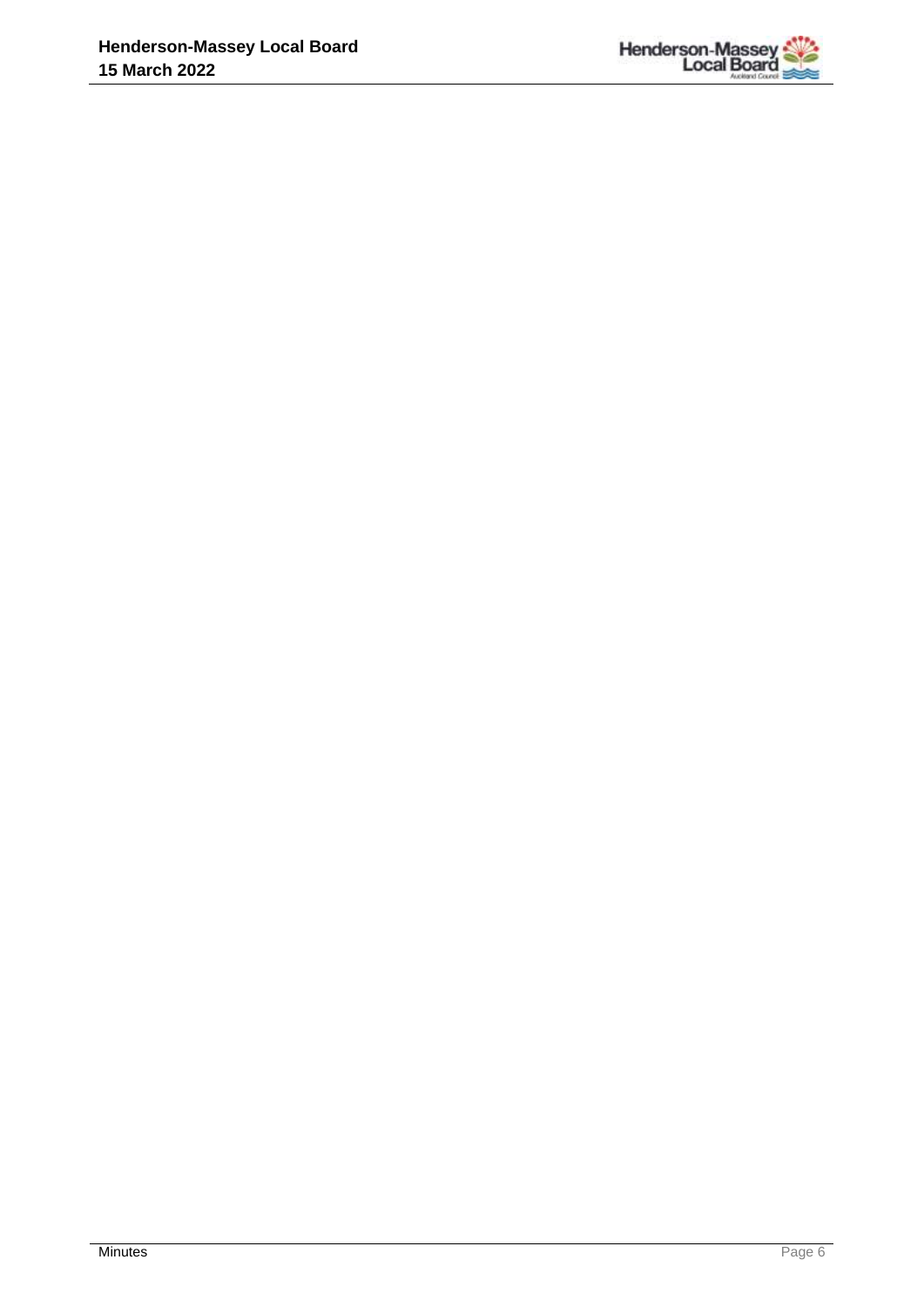

**13 Approval of concept design for the playground upgrade at Taipari Strand**

Helen Biffin, Work Programme Lead – Community Facilities, was in attendance to speak to this item.

Resolution number HM/2022/25

MOVED by Member W Flavell, seconded by Member P Chan:

**That the Henderson-Massey Local Board:**

**a) approve the concept design option B for the upgrade of the playground at Taipari Strand, 55 Taipari Road, Te Atatū Peninsula as per Attachment A of the agenda report and request staff to progress the project to detailed design and construction.**

**CARRIED**

## **14 Approval of the concept design for Jack Pringle Village Green playground upgrade**

Helen Biffin, Work Programme Lead – Community Facilities, was in attendance to speak to this item.

Resolution number HM/2022/26

MOVED by Member I Papau, seconded by Member B Loader:

#### **That the Henderson-Massey Local Board:**

**a) approve the concept design for the upgrade of the playground at Pringle Village Green, 591 Te Atatū Road, Te Atatū Peninsula as per attachment A of the agenda report and request staff to progress the project to detailed design and construction.**

**CARRIED**

# **15 Henderson-Massey Local Board Engagement Strategy**

Shoma Prasad, Local Board Engagement Advisor, was in attendance to speak to this item. Resolution number HM/2022/27

MOVED by Deputy Chairperson B Brady, seconded by Member P Chan:

#### **That the Henderson-Massey Local Board:**

**a) approve the Henderson-Massey Local Board Engagement Strategy.**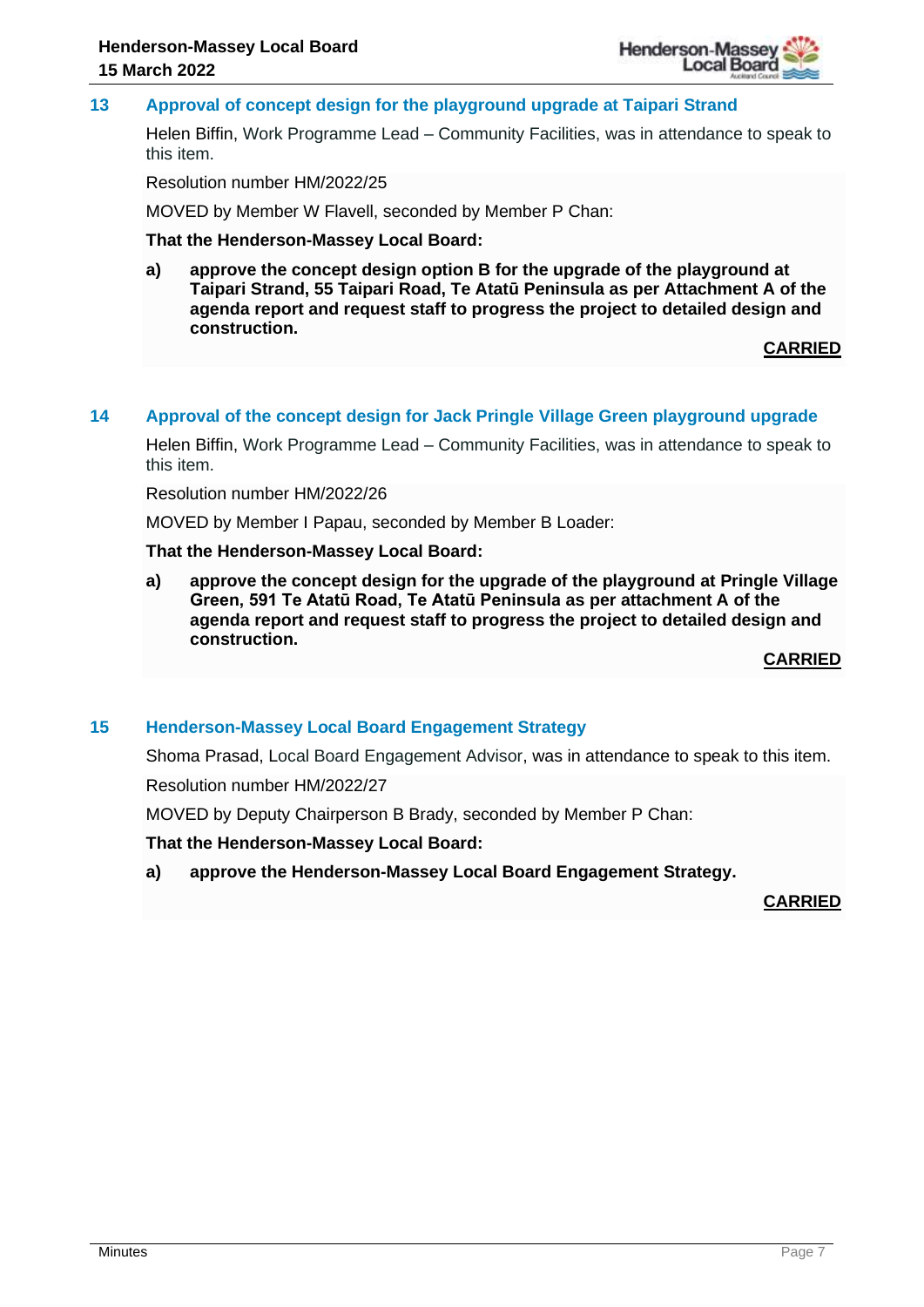

# **16 Local board input to development of Auckland Transport's Interim Speed Management Plan**

Owena Schuster, Relationship Advisor – Auckland Transport, was in attendance to speak to this item.

Resolution number HM/2022/28

MOVED by Member B Loader, seconded by Member I Papau:

## **That the Henderson-Massey Local Board:**

- **a) support the strategic objectives of an interim Auckland Speed Management Plan with a focus on speed management centred around schools, parks, recreation facilities and town centres.**
- **b) will provide a list of roads to be considered as part of the Auckland Speed Management Plan by the end of March 2022.**

**CARRIED**

## **17 Council-controlled Organisations Quarterly Update: Quarter Two, 2021-2022**

Wendy Kiestrup, Senior Local Board Advisor, was in attendance to speak to this item.

Resolution number HM/2022/29

MOVED by Member W Flavell, seconded by Member M Grey:

#### **That the Henderson-Massey Local Board:**

**a) approve the changes to the Joint council-controlled organisations Engagement Plan 2021/2022 as outlined in Attachment A of the agenda report.**

**CARRIED**

# **18 Reporting back decisions made under delegation**

Wendy Kjestrup, Senior Local Board Advisor, was in attendance to speak to this item.

Resolution number HM/2022/30

MOVED by Member B Loader, seconded by Deputy Chairperson B Brady:

#### **That the Henderson-Massey Local Board:**

**a) receive the decision made under delegation on 22 February 2022 providing feedback for inclusion in Auckland Council's submission on the proposed Hākaimangō-Matiatia Marine Reserve application to the Department of Conservation.**